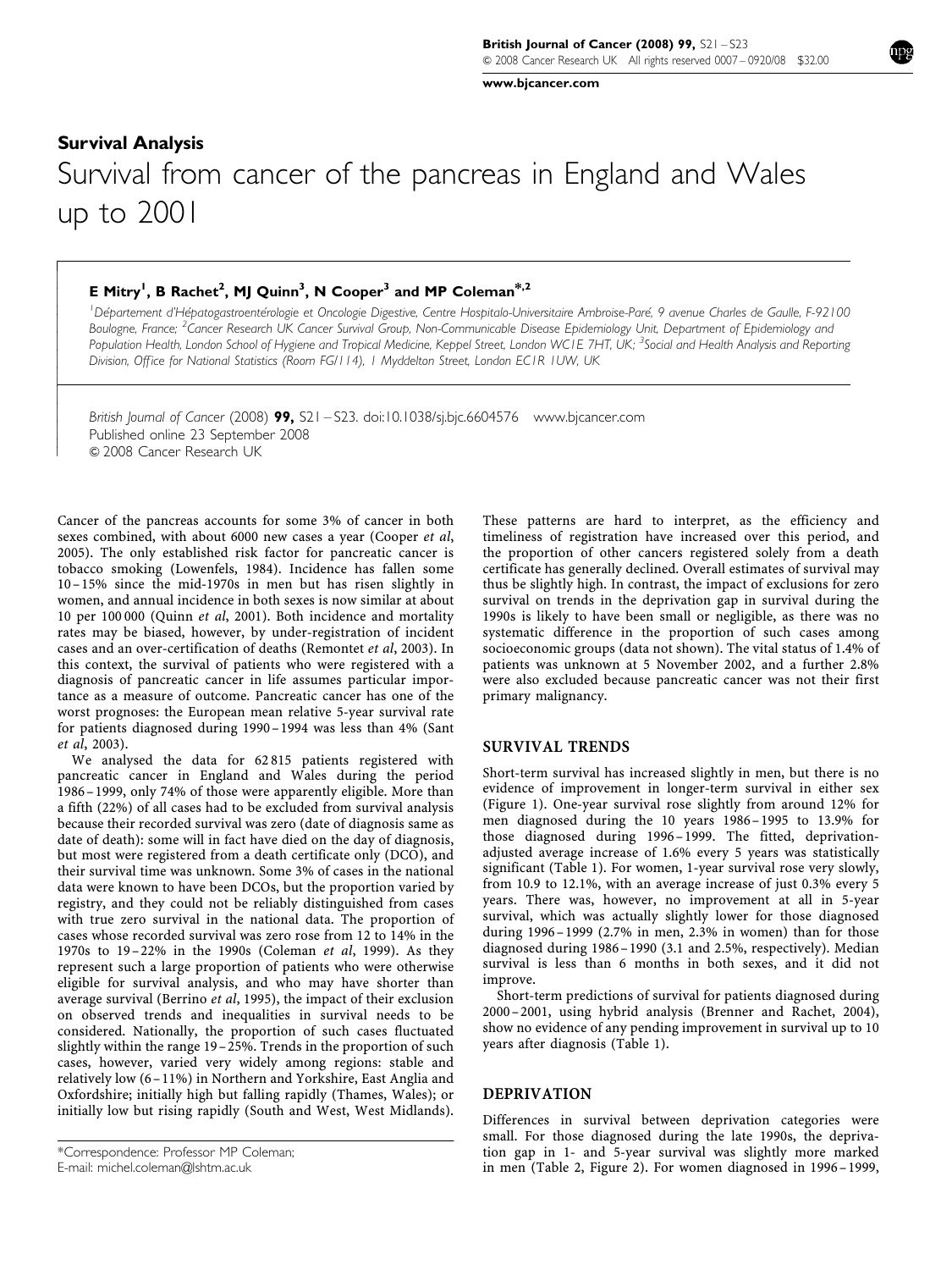<span id="page-1-0"></span>



Figure I Relative survival (%) up to 10 years after diagnosis by sex and calendar period of diagnosis: England and Wales, adults (15–99 years) diagnosed during 1986–1999 and followed up to 2001. Survival estimated with cohort or complete approach (1986–1990, 1991–1995, 1996–1999) or hybrid approach (2000–2001) (see Rachet et al, 2008).

**Figure 2** Trends in the deprivation gap in 5-year relative survival (%) by sex and calendar period of diagnosis: England and Wales, adults (15–99 years) diagnosed during 1986–1999 and followed up to 2001.

Table I Trends in relative survival (%) by sex, time since diagnosis and calendar period of diagnosis: England and Wales, adults (15–99 years) diagnosed during 1986–1999 and followed up to 2001

|                                |              | Calendar period of diagnosis <sup>a</sup> |                              |                           |                                |                           |                               |                                                  |                                 | Prediction <sup>c</sup> for patients |                              |
|--------------------------------|--------------|-------------------------------------------|------------------------------|---------------------------|--------------------------------|---------------------------|-------------------------------|--------------------------------------------------|---------------------------------|--------------------------------------|------------------------------|
|                                |              | 1986-1990                                 |                              | 1991–1995                 |                                | $1996 - 1999$             |                               | Average change (%)<br>every 5 years <sup>b</sup> |                                 | diagnosed during 2000-2001           |                              |
| <b>Time since</b><br>diagnosis |              | <b>Survival</b><br>$(\%)$                 | 95% CI                       | <b>Survival</b><br>$(\%)$ | 95% CI                         | <b>Survival</b><br>$(\%)$ | 95% CI                        | <b>Survival</b><br>$(\%)$                        | 95% CI                          | <b>Survival</b><br>(%)               | 95% CI                       |
| year                           | Men<br>Women | 12.4<br>10.9                              | (11.8, 13.0)<br>(10.3, 11.5) | 12.2<br>11.6              | (11.6, 12.8)<br>12.2)<br>11.0. | 13.9<br>12.1              | (13.2, 14.6)<br>12.8<br>11.5. | $1.6*$<br>0.3                                    | (0.2, 3.0)<br>$(-0.9, 1.6)$     | 13.6<br>11.5                         | (12.6, 14.6)<br>(10.6, 12.5) |
| 5 years                        | Men<br>Women | 3.1<br>2.5                                | (2.8, 3.5)<br>(2.2, 2.8)     | 2.5<br>2.2                | (2.2, 2.8)<br>(1.9, 2.5)       | 2.7<br>2.3                | (2.3, 3.1)<br>(1.9, 2.7)      | 0.1<br>$-0.8*$                                   | $(-0.6, 0.9)$<br>$(-1.4, -0.1)$ | 2.6<br>2.0                           | (2.2, 3.2)<br>(1.6, 2.5)     |
| 10 years                       | Men<br>Women | 2.6<br>2.1                                | (2.3, 3.0)<br>(1.8, 2.4)     | 2.0<br>1.8                | (1.7, 2.3)<br>(1.5, 2.1)       |                           |                               | 0.6<br>0.5                                       | $(-0.7, 1.9)$<br>$(-0.7, 1.7)$  | 2.1<br>1.8                           | (1.7, 2.7)<br>(1.4, 2.2)     |

CI = confidence interval. <sup>a</sup>Survival estimated with cohort or complete approach (see Rachet et al, 2008). <sup>b</sup>Mean absolute change (%) in survival every 5 years, adjusted for deprivation (see Rachet et al, 2008). 'Survival estimated with hybrid approach (see Rachet et al, 2008). \*P<0.05.

5-year survival was slightly better in the deprived than the affluent (deprivation gap positive,  $+1.1\%$ ) and this difference was of borderline statistical significance. The deprivation gap in survival for women diagnosed during the 14 years 1986– 1999 appears to have fallen for 1-year survival or even

reversed for 5-year survival, but the fitted average improvement every 5 years was less than 1%, and this trend was not statistically significant. There was no systematic trend towards better survival in the deprived than the affluent, and short-term predictions of survival for patients diagnosed during 2000–2001, using